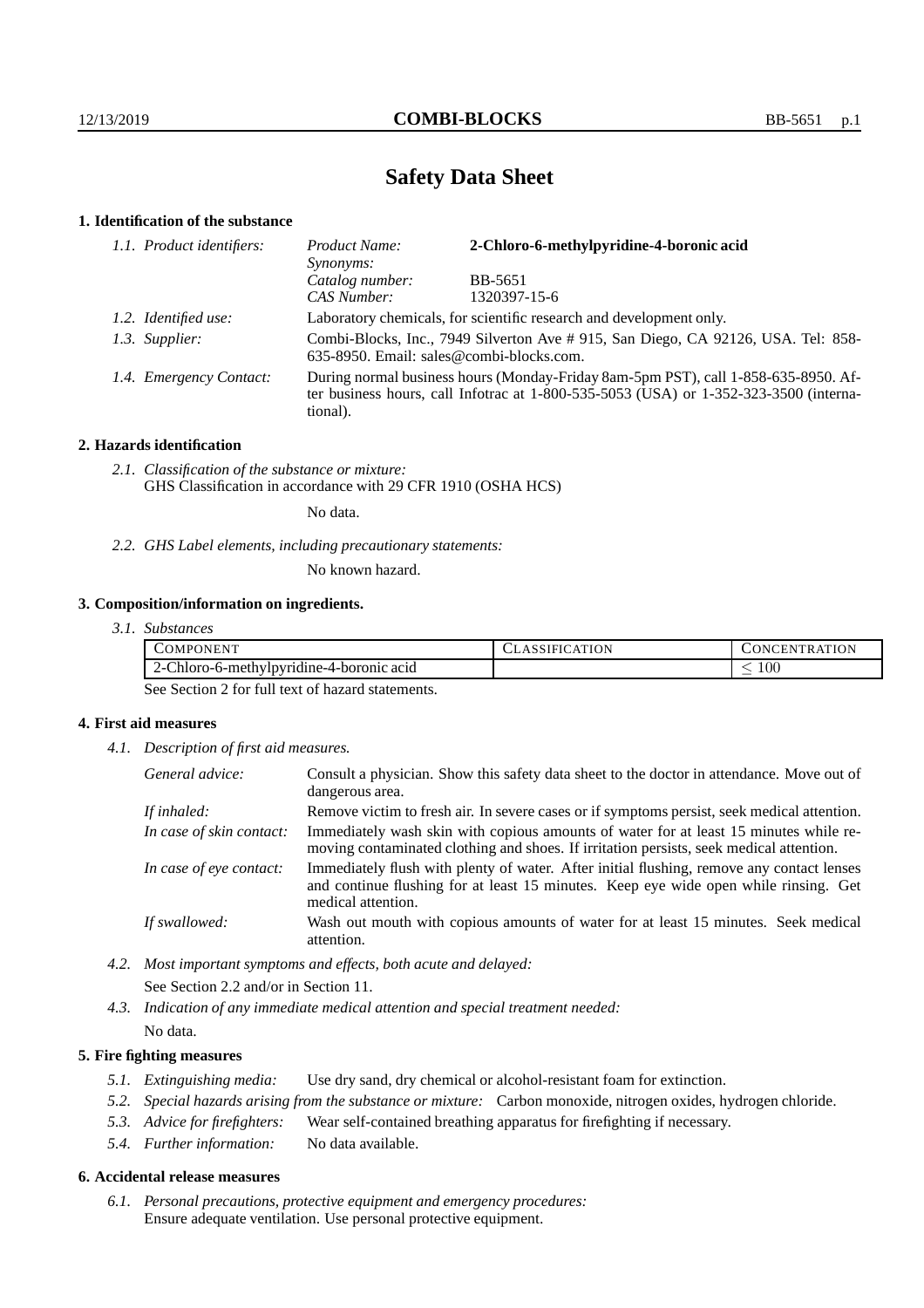| 6.2. Environmental precautions:                                                                                                                                                                                                                                     |                                                                                                                                                                                                                                                                    |  |  |
|---------------------------------------------------------------------------------------------------------------------------------------------------------------------------------------------------------------------------------------------------------------------|--------------------------------------------------------------------------------------------------------------------------------------------------------------------------------------------------------------------------------------------------------------------|--|--|
| Should not be released into the environment. See Section 12 for additional ecological information.                                                                                                                                                                  |                                                                                                                                                                                                                                                                    |  |  |
| 6.3. Methods and materials for containment and cleaning up:                                                                                                                                                                                                         |                                                                                                                                                                                                                                                                    |  |  |
| Sweep up or vacuum up spillage and collect in suitable container for disposal.                                                                                                                                                                                      |                                                                                                                                                                                                                                                                    |  |  |
| 6.4. Reference to other sections:                                                                                                                                                                                                                                   |                                                                                                                                                                                                                                                                    |  |  |
|                                                                                                                                                                                                                                                                     | Refer to protective measures listed in Sections 8 and 13.                                                                                                                                                                                                          |  |  |
| 7. Handling and storage                                                                                                                                                                                                                                             |                                                                                                                                                                                                                                                                    |  |  |
|                                                                                                                                                                                                                                                                     | 7.1. Precautions for safe handling: Avoid contact with skin and eyes. Avoid inhalation of vapour or mist. Keep away<br>from sources of ignition - No smoking. Take measures to prevent the build up of electro-<br>static charge. For precautions see section 2.2. |  |  |
| 7.2. Conditions for safe storage, including any incompatibilities: Store under $-20^{\circ}$ C. Keep container tightly closed in<br>a dry and well-ventilated place. Containers which are opened must be carefully resealed<br>and kept upright to prevent leakage. |                                                                                                                                                                                                                                                                    |  |  |
| 7.3. Specific end use(s):                                                                                                                                                                                                                                           | Laboratory chemicals, for scientific research and development only.                                                                                                                                                                                                |  |  |
| 8. Exposure Controls / Personal protection                                                                                                                                                                                                                          |                                                                                                                                                                                                                                                                    |  |  |
| 8.1. Control parameters:                                                                                                                                                                                                                                            |                                                                                                                                                                                                                                                                    |  |  |
|                                                                                                                                                                                                                                                                     | Components with workplace control parameters: Contains no substances with occupational exposure limit values.                                                                                                                                                      |  |  |
| 8.2. Exposure controls:                                                                                                                                                                                                                                             |                                                                                                                                                                                                                                                                    |  |  |
|                                                                                                                                                                                                                                                                     | Appropriate engineering controls: Ensure that eyewash stations and safety showers are close to the workstation<br>location. Ensure adequate ventilation, especially in confined areas.                                                                             |  |  |
| Personal protective equipment:                                                                                                                                                                                                                                      |                                                                                                                                                                                                                                                                    |  |  |
| Eye/face protection:                                                                                                                                                                                                                                                | Wear appropriate protective eyeglasses or chemical safety goggles as described by OSHA's<br>eye and face protection regulations in 29 CFR 1910.133 or European Standard EN166.                                                                                     |  |  |
| Skin protection:                                                                                                                                                                                                                                                    | Handle with gloves. Gloves must be inspected prior to use. Use proper glove removal<br>technique (without touching glove's outer surface) to avoid skin contact with this product                                                                                  |  |  |

## **8. Exposure Controls / Personal protection**

| Eye/face protection:               | Wear appropriate protective eyeglasses or chemical safety goggles as described by OSHA's<br>eye and face protection regulations in 29 CFR 1910.133 or European Standard EN166.                                                                                                                                         |  |  |
|------------------------------------|------------------------------------------------------------------------------------------------------------------------------------------------------------------------------------------------------------------------------------------------------------------------------------------------------------------------|--|--|
| Skin protection:                   | Handle with gloves. Gloves must be inspected prior to use. Use proper glove removal<br>technique (without touching glove's outer surface) to avoid skin contact with this product.<br>Dispose of contaminated gloves after use in accordance with applicable laws and good<br>laboratory practices. Wash and dry hands |  |  |
| <b>Body Protection:</b>            | Complete suit protecting against chemicals, Flame retardant antistatic protective clothing.,<br>The type of protective equipment must be selected according to the concentration and<br>amount of the dangerous substance at the specific workplace.                                                                   |  |  |
| Respiratory protection:            |                                                                                                                                                                                                                                                                                                                        |  |  |
| Control of environmental exposure: | Prevent further leakage or spillage if safe to do so. Do not let product enter<br>drains.                                                                                                                                                                                                                              |  |  |

# **9. Physical and chemical properties**

*9.1. Information on basic physical and chemical properties*

|         | enjormanon on oasie prejstoat anar enemieat propernes |          |
|---------|-------------------------------------------------------|----------|
| (a)     | Appearance:                                           | Solid    |
| (b)     | Odour:                                                | No data  |
| (c)     | Odour Threshold:                                      | No data  |
| (d)     | pH:                                                   | No data  |
| (e)     | Melting point/freezing point:                         | No date. |
| (f)     | Initial boiling point and boiling range:              | No data  |
| (g)     | Flash point:                                          | No data  |
| (h)     | Evaporatoin rate:                                     | No data  |
| (i)     | Flammability (solid, gas):                            | No data  |
| (j)     | Upper/lower flammability or explosive limits:         | No data  |
| (k)     | Vapour pressure:                                      | No data  |
| (1)     | Vapour density:                                       | No data  |
| (m)     | Relative density:                                     | No data  |
| (n)     | Water solubility:                                     | No data  |
| $\circ$ | Partition coefficient: n-octanol/water:               | No data  |
| (p)     | Auto-ignition:                                        | No data  |
| (q)     | Decomposition temperature:                            | No data  |
| (r)     | Viscosity:                                            | No data  |
| (s)     | Explosive properties:                                 | No data  |
| (t)     | Oxidizing properties:                                 | No data  |